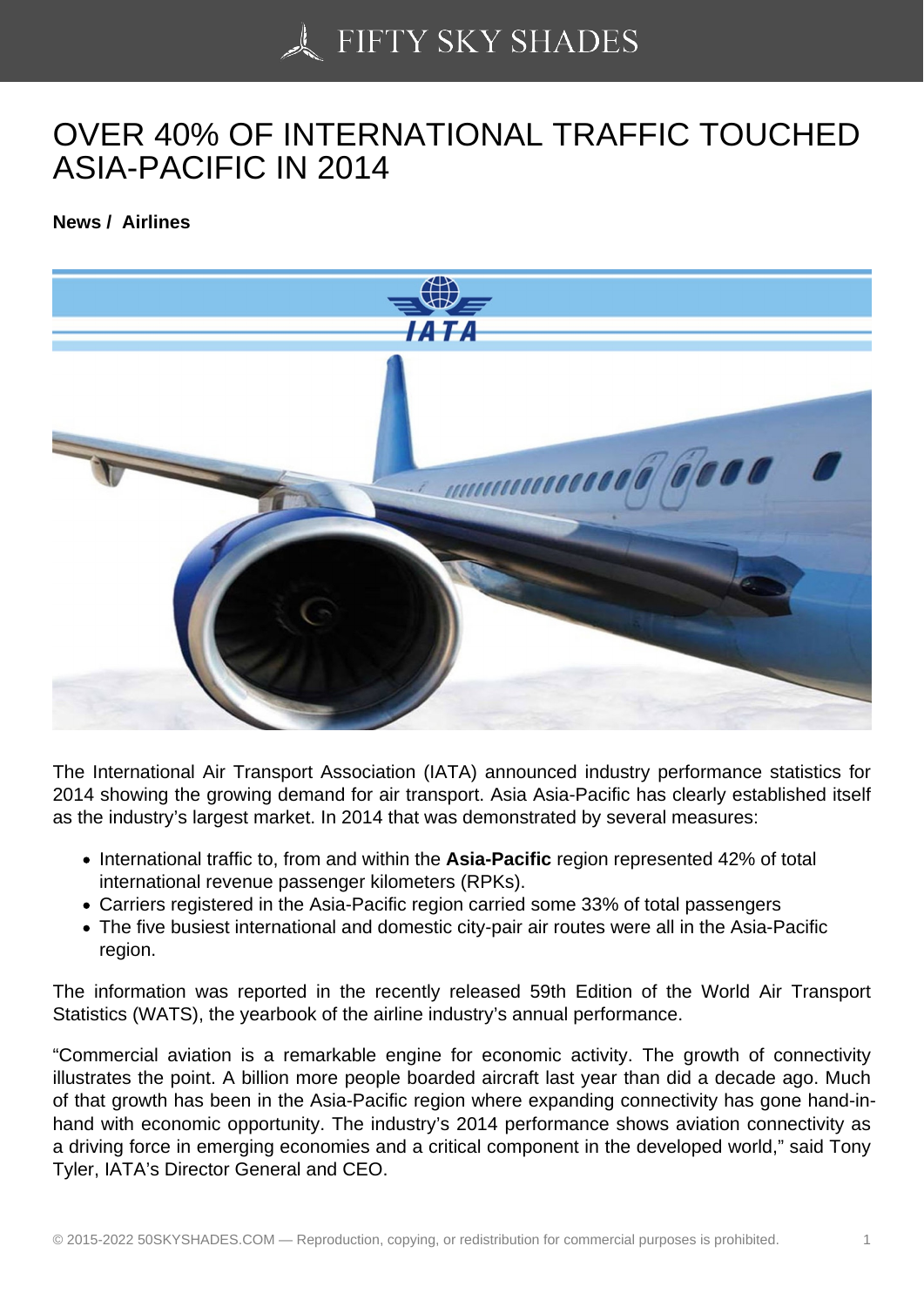In 2014 airlines operated some100,000 flights per day and transported 51.3 million tonnes of cargo, equivalent to around 35% of the total value of all goods traded internationally.

Highlights of the 2014 airline industry performance:

## **Passenger**

- System-wide, airlines carried 3.3 billion passengers on scheduled services, an increase of 5.8% over 2013.
- Airlines in the Asia-Pacific region once again carried the largest number of passengers. The regional ranking (based on total passengers carried on scheduled services by airlines registered in that region) is:

1. Asia-Pacific 33.3% market share (1.1 billion passengers, an increase of 8% compared to the region's passengers in 2013)

- 2. Europe 26.3% market share (873.4 million passengers, up 5.6% over 2013)
- 3. North America 25.3% market share (841.8 million, up 2.6% over 2013)
- 4. Latin America and the Caribbean 7.7% market share (255.9 million, up 7.0%)
- 5. Middle East 5.2% market share (173.0 million, an increase of 10.0%)
- 6. Africa 2.3% market share (76.7 million, up 2.4% over 2013).
- The top five airlines ranked by total scheduled passengers carried (domestic and international) were:
	- 1. Delta Air Lines (129.4 million)
	- 2. Southwest Airlines (129.1 million)
	- 3. China Southern Airlines (100.7 million)
	- 4. United Airlines (90.4 million)
	- 5. American Airlines (87.8 million) (note: does not include results of US Airways (54.4 million), which operated as a separate country in 2014)
- The top five international/regional passenger airport-pairs were all within the Asia-Pacific region:
	- 1. Hong Kong-Taipei (5.1 million, up 4% from 2013)
	- 2. Jakarta-Singapore (3.5 million, up 1.4%)
	- 3. Hong Kong-Singapore (2.8 million, increase of 7.8%)
	- 4. Hong Kong-Shanghai (2.7 million, up 5.9%)
	- 5. Hong Kong-Seoul (2.5 million, an increase of 25.8% from 2013)
- The top five domestic passenger airport-pairs were also all in the Asia-Pacific region:
	- 1. Jeju Seoul (10.5 million, up 10.9% over 2013)
	- 2. Fukuoka-Tokyo (8.3 million, up 11.7%)
	- 3. Sapporo-Tokyo (7.8 million, a decrease of 4.0% from 2013)
	- 4. Melbourne-Sydney (7.0 million, down 5.2%)
	- 5. Beijing-Shanghai (5.8 million, down 1.1% from 2013)

## **Cargo**

- Globally, cargo markets showed a 5.8% expansion in freight tonne kilometers (FTKs). This outstripped a capacity increase of 5.0% lifting load factors to 48%.
- The top five airlines ranked by total freight tonnes carried on scheduled services were:
	- 1. Federal Express (7.1 million)
	- 2. UPS Airlines (4.2 million)
	- 3. Emirates (2.3 million)
	- 4. Korean Air (1.5 million)